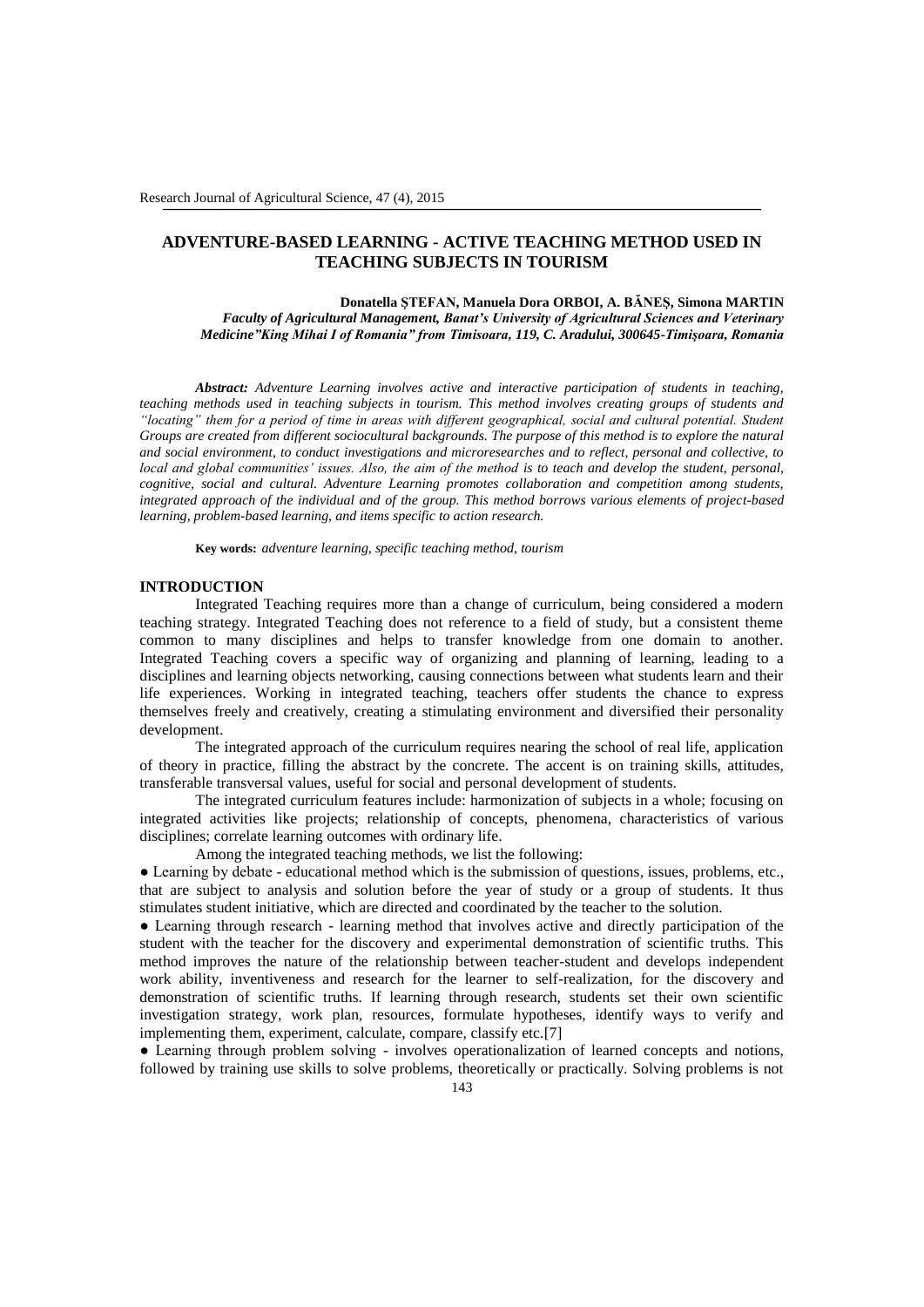#### Research Journal of Agricultural Science, 47 (4), 2015

an end in itself but a means of achieving operational objectives well established subordinated to more general finalities. For the method to be used successfully in teaching, to form students' skills and abilities to solve problems, should be considered the following method steps: understanding the statement of the problem, drawing up a plan to solve, implementation of the plan for solving the proposed organization, discussion on the solution found and immediate verification of the results.[1]

• Learning by doing is the way of active and interactive participation of students in the teaching process, which consists of conducting its own activities and investigations, individual or collective, oriented towards research, scientific rediscovery and reconstruction and development of their methods.[1] The discovery learning presents not only product knowledge, as is the case of traditional methods, but the focus is on the ways in which this product is reached, the methods of knowledge and registration. Learning by discovery include the following steps: intimation of the issue by students, awareness, inducing the students the desire to solve the problem; independent problems solutions search stage and achievement of the discovery act; formulation the results of discovery, to generalize the findings; customization of new acquisitions and application of the discovery results in different contexts.[1]

• The project method is a group teaching approach, in continuous interaction, which seeks to integrate new information into their own cognitive structures and their transfer to new content, applicable in practice. In this regard, students choose or receive a research theme, they carried out with various forms of study, investigation and practical activity. The method gives students the opportunity to be in practical situations, concrete, real or similar to reality, to use and develop their skills to identify and examine new information, integrate new knowledge through application and practice, to share experience, to adapt to specific requirements and teamwork, to support their business products and prove their skills and demonstrate performance. This approach has improved efficiency in increase student motivation and stimulation of superior operations thought, because project-based learning is research and practical action at the same time.

● Project-based learning involves gathering information, their processing and synthesizing, interpretation and personal reflection, cooperation in completing tasks. Among the advantages of this type of learning include: facilitating group work and cooperative learning; Develop the capacity for investigation and systematization of information; facilitate the use of alternative evaluation methods; identifying and harnessing various sources of information and documentation; stimulate student autonomy in learning and their creativity; It gives each student the opportunity to get involved and contribute to the implementation of activities and the final product. Important is that the projects starts from topics of interest or relevant questions for students and involve an integrated approach where everyone can contribute and can experience success.[8]

• Problem-based learning is the way of active and interactive participation of students in the teaching process, consisting of placing them in learning situations in which they must solve a poorly structured problem, reflecting the real aspects of daily life. This method is a system of curriculum development and training organization that develops simultaneously both problem-solving strategies and disciplinary knowledge bases. It also has a pro-active and creative orientation, transforming problems into opportunities and providing alternative argued solutions. Problem-based learning stages are: start-up working group phase; referral and problem analysis; documentation and research; settlement in the collective debate; evaluative stage.[1] Problem-based learning is even more than a simple method of learning, it becomes a system for developing curriculum and content and process of training organization, differing from the traditional method of problem solving. [8]

● Adventure / expeditionary type learning, active participation and interactive way for students in the teaching process, requiring the creation of student groups and "locate them" to high geographical, social and cultural exploratory potential areas. This method assumes complementary interventions to formal, made in non-formal education and targeted to objectives set by the teacher.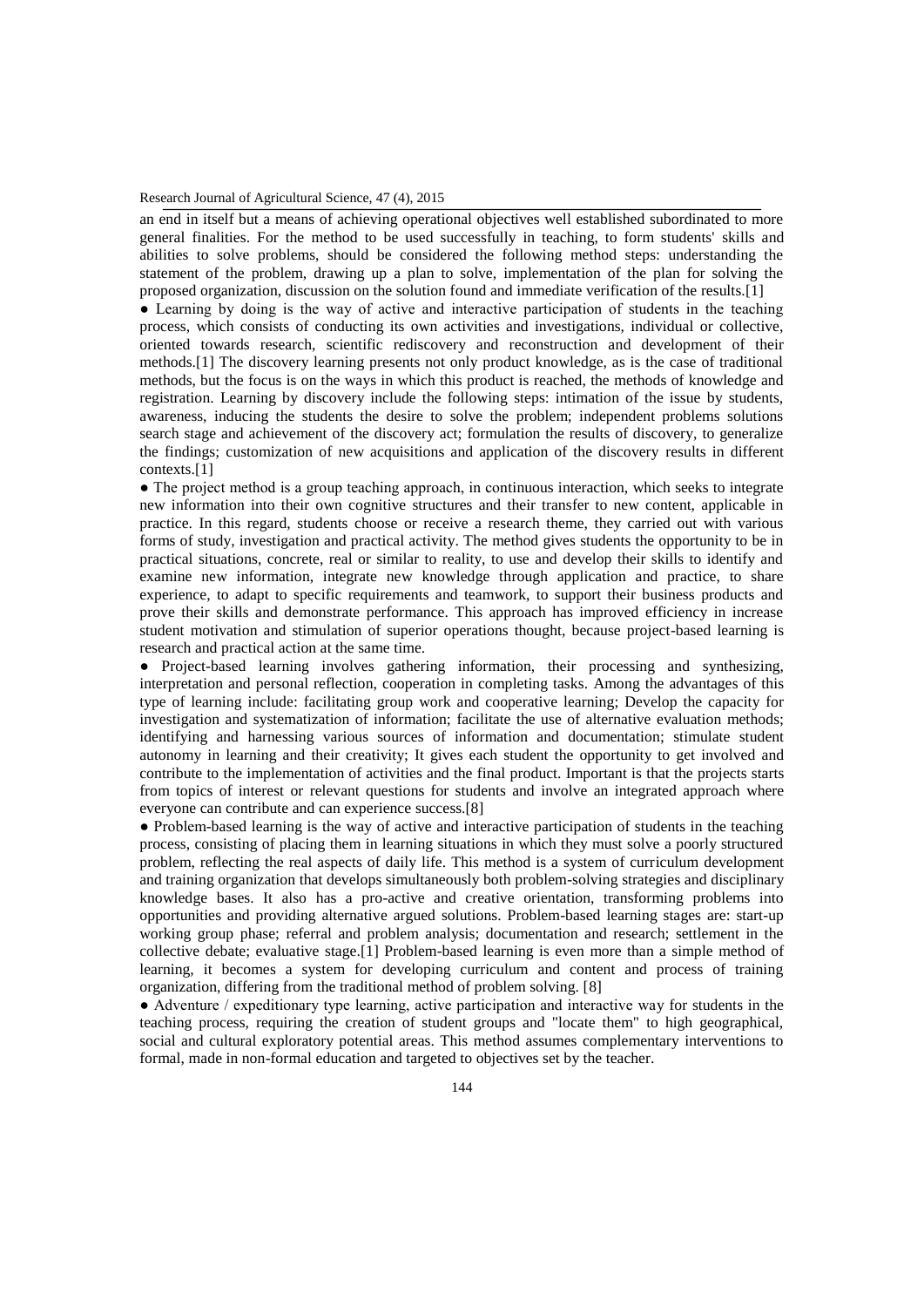Research Journal of Agricultural Science, 47 (4), 2015

## **RESULTS AND DISCUSSIONS**

Adventure Learning promotes collaboration and competition among students, integrated approach both individual and group development. The purpose of these methods is to conduct investigations, to explore individual and in integrated groups on fundamental issues of local and global communities, so the student to learn and develop personal, social, cognitive and cultural. The accent is placed on creating contexts and relevant learning experiences, and the focus is on direct contact with the social, cultural and natural environment.

To this type of teaching strategy are specific learning experiences especially non-formal that put students in the face of challenges, mostly in the natural context, for example to observe various forms of tourism such as cultural, religious, ecological, rural, ecotourism, etc. .; to identify which tourism potential is part of local communities, regions; to promote and benefit from tourist attractions of different areas.

Adventure Learning is an active teaching method because:

- It addresses study, research, creation, research, curricular challenging to students, in environments outside the school institution;

- involves solving of problem with integration characteristic, typical to the natural environment, social communities, local and global;

- Allow the creation of a research, educational community, for achieving common goals of groups of students;

- Promotes intercultural communication skills, preparing the students for effective social inclusion;

- Proposed issues calls for personal commitment, initiative, spirit makers;

- Require to students an active, logical, analytical, critical, inventive, synthesis, evaluation and problem solving thinking;

- Asks students a proactive, interactive, reflective, open, critical, evaluative, creative and projective attitude.

Curricular learning stages in the expeditionary learning type are:

● *Business objective announcement and forming student groups* - the objective is to identify natural and anthropogenic resources of a choice territory and how these resources can determine the type of tourism in the chosen area; for this we split into groups of three students; within each group it works together to solve tasks, it is elected a group leader and at the end is presented the result of work.

● *Documentation and research by actively and interactive involving of all students from the working group in the collection and revaluation of information* - is made a documentary on chosen theme through collaboration between team members by showing mutual respect and tolerant attitude towards colleagues; it has available all teaching resources (print and electronic) that can be accessed for information and documentation; Select sources and in collaboration with other colleagues the information sources are valued in the study, research, research. ● *Collective debate and creation step* - adopting the work plan, each team member has a role within the group; discuss workloads in a debate collective; team chooses the presentation of the realized curricular product, of natural and human resources identified in territory and determinant tourism type in the

chosen area.

● *Curricular manufactured products presentation stage, their analysis and evaluation* – it displays each group activity result; Team members and group activities are presented; describe and analyze the work of groups by observations and by asking questions; conclusions of that activity.

Adventure Learning is based on previously acquired knowledge by the students, as support for new acquisitions. It also encouraged the initiative of students, working in teams, and competition between teams.